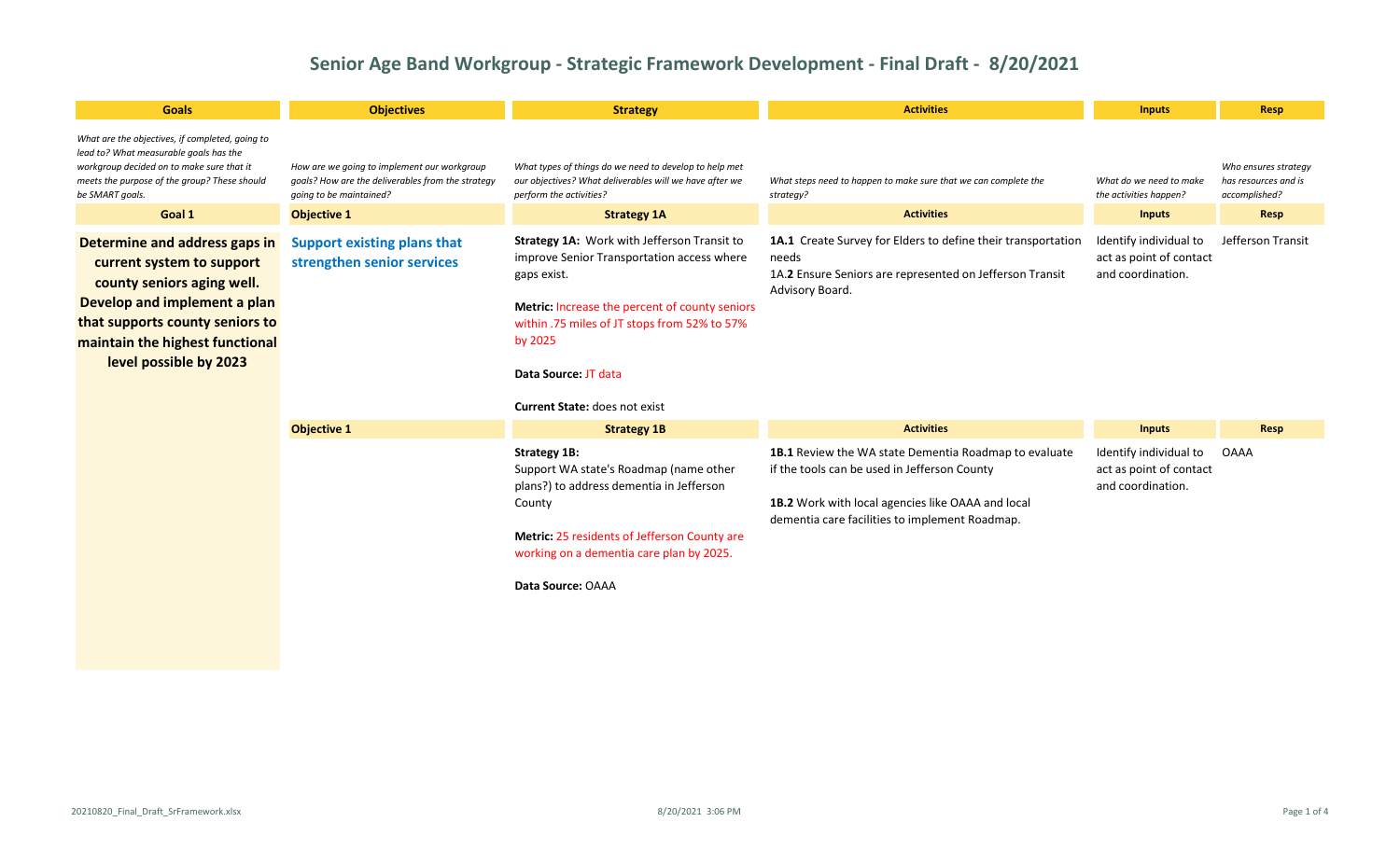| <b>Goals</b>                                                                                                                                                                                                                                                                       | <b>Objectives</b>                                                                                                           | <b>Strategy</b>                                                                                                                                                                                                                                                                                                                                            | <b>Activities</b>                                                                                                                                                                                                                                                           | <b>Inputs</b>                                                          | <b>Resp</b>                                                   |
|------------------------------------------------------------------------------------------------------------------------------------------------------------------------------------------------------------------------------------------------------------------------------------|-----------------------------------------------------------------------------------------------------------------------------|------------------------------------------------------------------------------------------------------------------------------------------------------------------------------------------------------------------------------------------------------------------------------------------------------------------------------------------------------------|-----------------------------------------------------------------------------------------------------------------------------------------------------------------------------------------------------------------------------------------------------------------------------|------------------------------------------------------------------------|---------------------------------------------------------------|
| What are the objectives, if completed, going to<br>lead to? What measurable goals has the<br>workgroup decided on to make sure that it<br>meets the purpose of the group? These should<br>be SMART goals.                                                                          | How are we going to implement our workgroup<br>goals? How are the deliverables from the strategy<br>going to be maintained? | What types of things do we need to develop to help met<br>our objectives? What deliverables will we have after we<br>perform the activities?                                                                                                                                                                                                               | What steps need to happen to make sure that we can complete the<br>strategy?                                                                                                                                                                                                | What do we need to make<br>the activities happen?                      | Who ensures strategy<br>has resources and is<br>accomplished? |
| Goal 1 - Cont'd                                                                                                                                                                                                                                                                    | <b>Objective 2</b>                                                                                                          | <b>Strategy 2A</b>                                                                                                                                                                                                                                                                                                                                         | <b>Activities</b>                                                                                                                                                                                                                                                           | <b>Inputs</b>                                                          | Resp                                                          |
| Determine and address gaps in<br>Develop new programs that<br>strengthen senior services<br>current system to support<br>county seniors aging well<br>Develop and implement a plan<br>that supports county seniors to<br>maintain the highest functional<br>level possible by 2023 |                                                                                                                             | <b>Strategy 2A:</b><br>Work with SHIBA and local Law Enforcement<br>to develop a Anti-Fraud Campaign for Seniors<br>in this community.<br>Metric: Milestone goal, campaign in place by<br>2023.<br>Data Source: PTPD, JCSO<br>Current State: City of PT 18 cases in one year.<br>Jefferson County 65 Fraud cases not broken<br>down by age.                | 2A.1 This team to work with OAAA and local Law<br>Enforcement to develop a campaign to raise awareness<br>about fraud perpetrated on seniors over the internet and<br>phone.<br>2A.2 Provide printed materials in places that seniors<br>frequent to help them avoid fraud. | Identify individual to<br>act as point of contact<br>and coordination. | OAAA, Jeffco<br>Sheriff, PTPD                                 |
|                                                                                                                                                                                                                                                                                    |                                                                                                                             | <b>Strategy 2B</b>                                                                                                                                                                                                                                                                                                                                         | <b>Activities</b>                                                                                                                                                                                                                                                           | <b>Inputs</b>                                                          | <b>Resp</b>                                                   |
|                                                                                                                                                                                                                                                                                    |                                                                                                                             | <b>Strategy 2B:</b><br>Create an implementation-ready blueprint for<br>a high-quality, community-based Adult Day<br>Services with an intergeneration component<br>to address Jefferson County's Adult Care<br>crisis.<br>Metric: 2022 - Blueprint completed; Funding<br>search initiated<br>2023 - Funding procured<br>2024 - Initial programming underway | 2B.1 Convene JHC/OLYCAP/03A players at regular intervals<br>to develop plan, funding, etc.<br>2B.2 Explore innovative methodologies to provide adult<br>day services in rural communities.                                                                                  | Dunia Faulx / JHC<br>Cherish Cronmiller /<br>OlyCAP                    | Jefferson<br>Healthcare,<br>OlyCAP, O3A                       |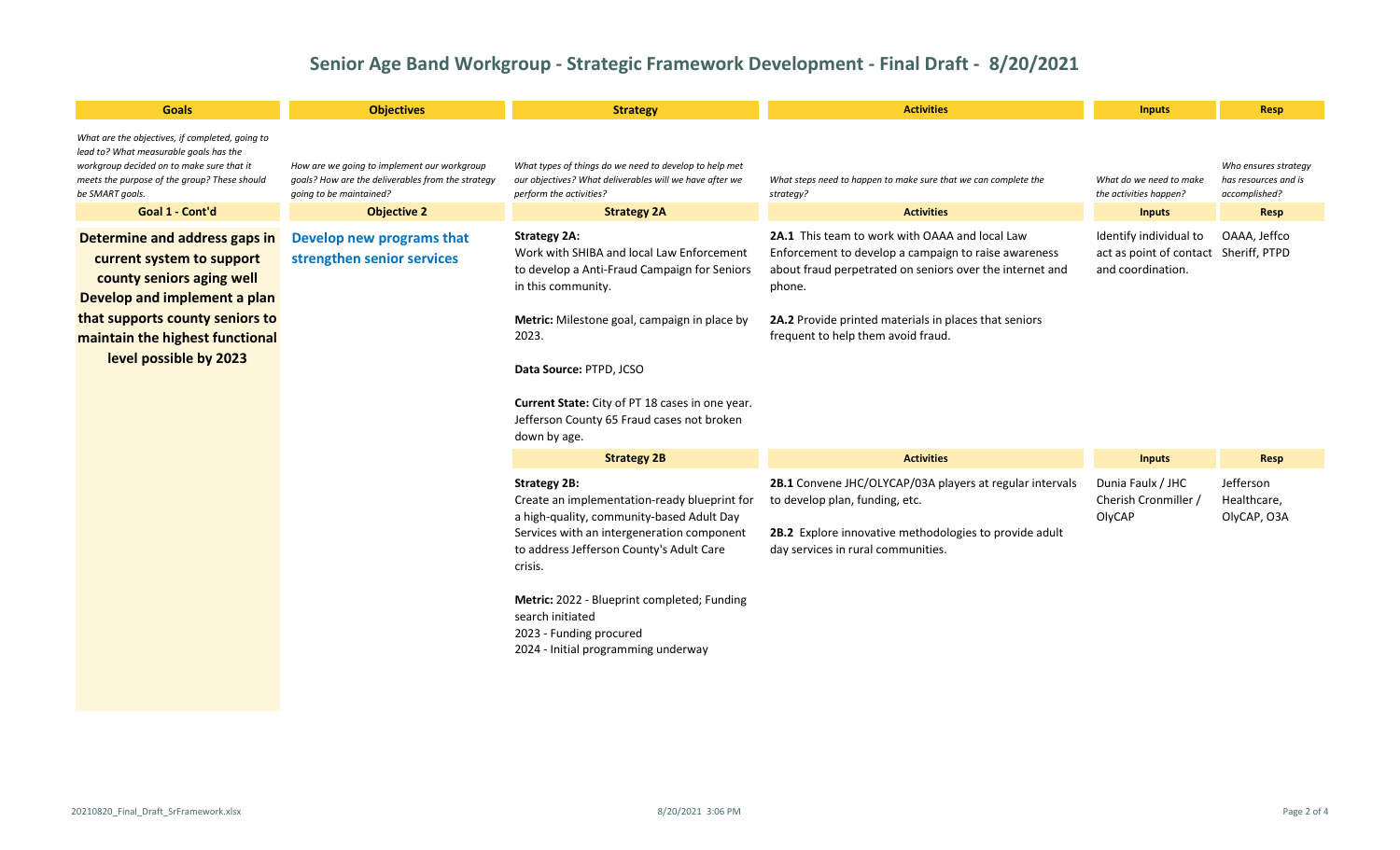| <b>Goals</b>                                                                                                                                                                                                            | <b>Objectives</b>                                                                                                           | <b>Strategy</b>                                                                                                                                                                                                                            | <b>Activities</b>                                                                                                                                      | <b>Inputs</b>                                                          |                                                               |
|-------------------------------------------------------------------------------------------------------------------------------------------------------------------------------------------------------------------------|-----------------------------------------------------------------------------------------------------------------------------|--------------------------------------------------------------------------------------------------------------------------------------------------------------------------------------------------------------------------------------------|--------------------------------------------------------------------------------------------------------------------------------------------------------|------------------------------------------------------------------------|---------------------------------------------------------------|
| What are the objectives, if completed, going to<br>lead to? What measurable goals has the<br>workgroup decided on to make sure that it<br>meets the purpose of the group? These should<br>be SMART goals.               | How are we going to implement our workgroup<br>goals? How are the deliverables from the strategy<br>going to be maintained? | What types of things do we need to develop to help met<br>our objectives? What deliverables will we have after we<br>perform the activities?                                                                                               | What steps need to happen to make sure that we can complete the<br>strategy?                                                                           | What do we need to make<br>the activities happen?                      | Who ensures strategy<br>has resources and is<br>accomplished? |
| Goal 1 - Cont'd                                                                                                                                                                                                         | <b>Objective 2 - Cont'd</b>                                                                                                 | <b>Strategy 2C</b>                                                                                                                                                                                                                         | <b>Activities</b>                                                                                                                                      | <b>Inputs</b>                                                          | <b>Resp</b>                                                   |
| Determine and address gaps in<br>current system to support<br>county seniors aging well<br>Develop and implement a plan<br>that supports county seniors to<br>maintain the highest functional<br>level possible by 2023 | Develop new programs that<br>strengthen senior services                                                                     | <b>Strategy 2C:</b><br>Develop a campaign to inform seniors about<br>services, programs and education available to<br>alolow them to live more independent, safer<br>lives.<br><b>Metric:</b> Milestone metric Campaign occurs by<br>2024. | <b>2C.1</b> Work with agencies like OAAA, Shiba, Law<br>Enforcement to develop list of materials and information to<br>share with seniors.<br>$2C.2$ . | Identify individual to<br>act as point of contact<br>and coordination. | OAAA                                                          |

| <b>Objective 3</b>                                      | <b>Strategy 3A</b>                                                                                                                     | <b>Activities</b>                                                                                                                                                                   | <b>Inputs</b>                                                                        | Resp         |
|---------------------------------------------------------|----------------------------------------------------------------------------------------------------------------------------------------|-------------------------------------------------------------------------------------------------------------------------------------------------------------------------------------|--------------------------------------------------------------------------------------|--------------|
| Develop new programs that<br>strengthen senior services | <b>Strategy 3A:</b><br>Work with SHIBA and local Law Enforcement<br>to develop a Anti-Fraud Campaign for Seniors<br>in this community. | <b>3A.1</b> This team to work with OAAA and local Law<br>Enforcement to develop a campaign to raise awareness<br>about fraud perpetrated on seniors over the internet and<br>phone. | Identify individual to<br>act as point of contact Sheriff, PTPD<br>and coordination. | OAAA, Jeffco |
|                                                         | <b>Metric:</b> Milestone goal, campaign in place by<br>2023.                                                                           | <b>3A.2</b> Provide printed materials in places that seniors<br>frequent to help them avoid fraud.                                                                                  |                                                                                      |              |
|                                                         | Data Source: PTPD, JCSO                                                                                                                |                                                                                                                                                                                     |                                                                                      |              |
|                                                         | Current State: City of PT 18 cases in one year.<br>Jefferson County 65 Fraud cases not broken<br>down by age.                          |                                                                                                                                                                                     |                                                                                      |              |